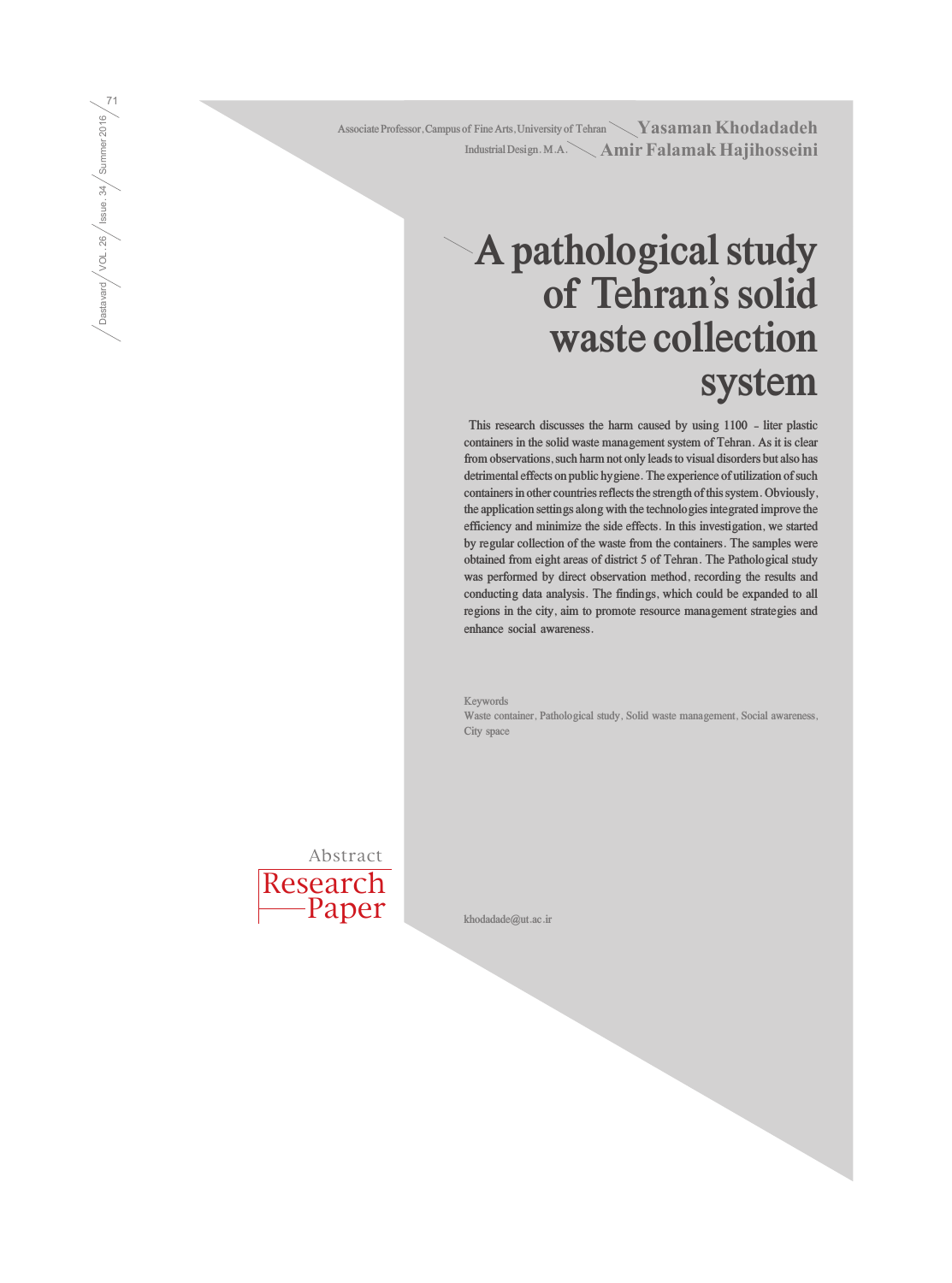### **Designing urban pergola for changing pedestrian behaviour in street crossing**

 **According to global statistics, Iran has the highest fatalities from road accidents while a substantial portion of these occur among pedestrians and people crossing the street. To reduce the number of casualties, researchers have proposed various solutions categorized in three criteria: engineering solutions, regulations enforcement solutions, and educational and cultural ones. Behavior Setting Theory, on the other hand, considers the relationship between the environment physical structures and the corresponding patterns of behavior. As stated by this theory, to create the desirable pattern of behavior, one must design the environment physical structures. Aiming to design an appropriate behavior of crossing the street, our attention is drawn on Behavior Setting Theory as well as urban pergolas. Pergolas, used in ancient times, served as a means of visual signs in the environment. Our study is based on three methods of data collection including library studies, a survey involving Qazvin citizens about Pergolas installed in that city, a questionnaire of Tehran citizens to collect the common behavioral pattern of crossing the street as well as direct observation and photography of people crossing the street. Finally, the data collected were employed in designing an urban pergola to be located in the sidewalks of boulevards.** 

**Keywords Urban pergola, Patterns of behavior, Street crossing**



**amirzakerani@gmail.com**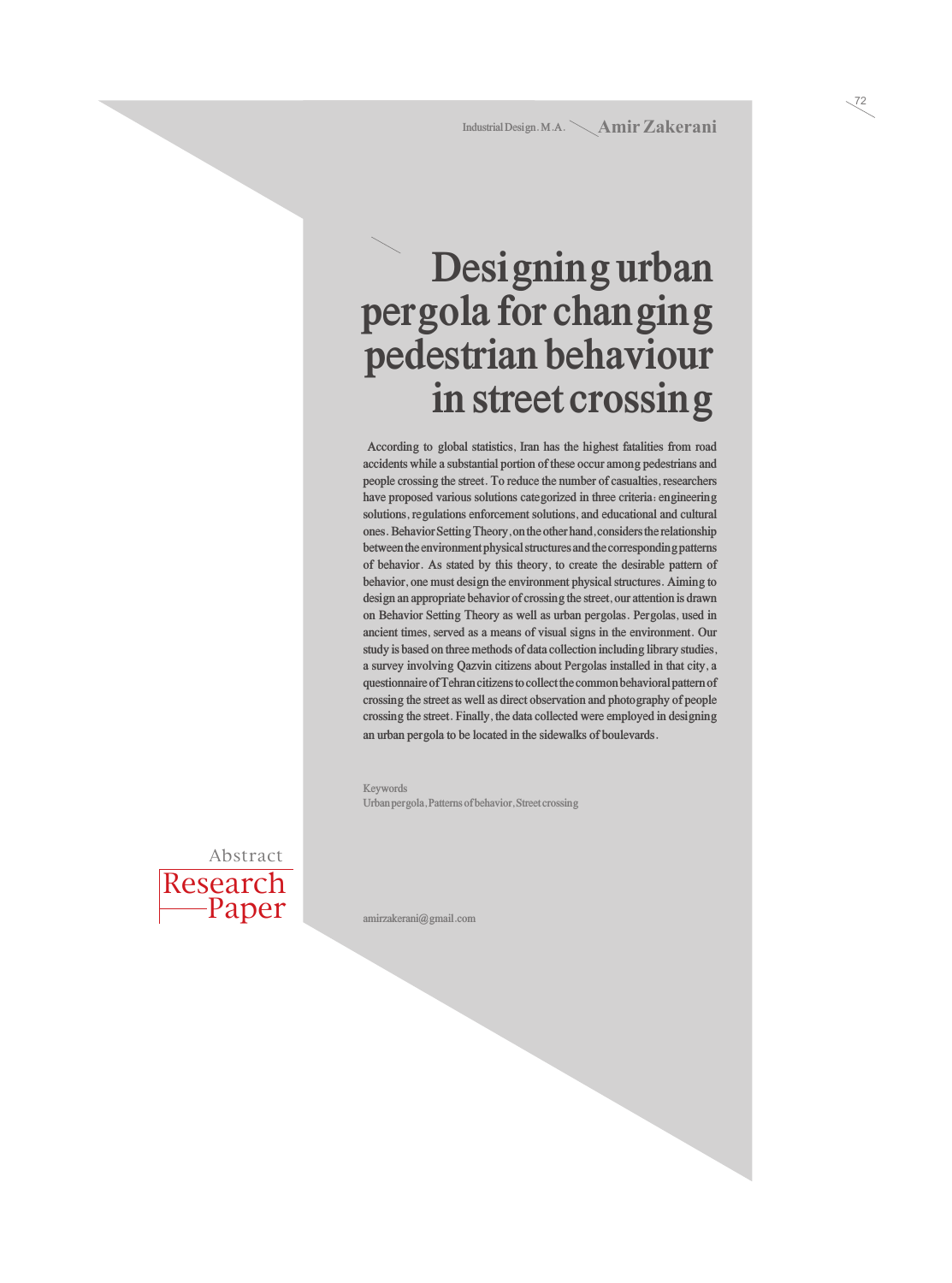Senior Lecturer, Faculty of Applied Arts, University of Art **Khashayar Hojati Emami** 

# **Professional practice and ethics for excellence of industrial design profession**

**Industrial design with its potentials and capabilities has become increasingly influential in our country economic growth as it creates and improves competitive systems, workplaces, products and services. Similarly, it optimizes the selection of imported systems, products and services. The required knowledge of this major is being well taught at our universities; however, to the author's best knowledge, very few publications are available addressing the issue of professional ethics. Previous studies indicate the superiority of communication skills over knowledge in success of professionals. Having reviewed the literature, we conducted direct and indirect field observations of interactions within the society of industrial designers through educational, virtual and industrial channels. The research clarifies the concept and significance of professional ethics with emphasis on Islamic values; it proposes professional ethics codes and guidelines for the excellence of the profession. We expect the cooperation between universities and the association of industrial design to facilitate the following: finalizing the draft of the professional ethics codes and obtaining its approval from the authorities as well as establishing the Association of Iranian Industrial Designers.**

**Keywords Professional Practice and Ethics, Industrial Design, Education and Development**



**k.emami@art.ac.ir**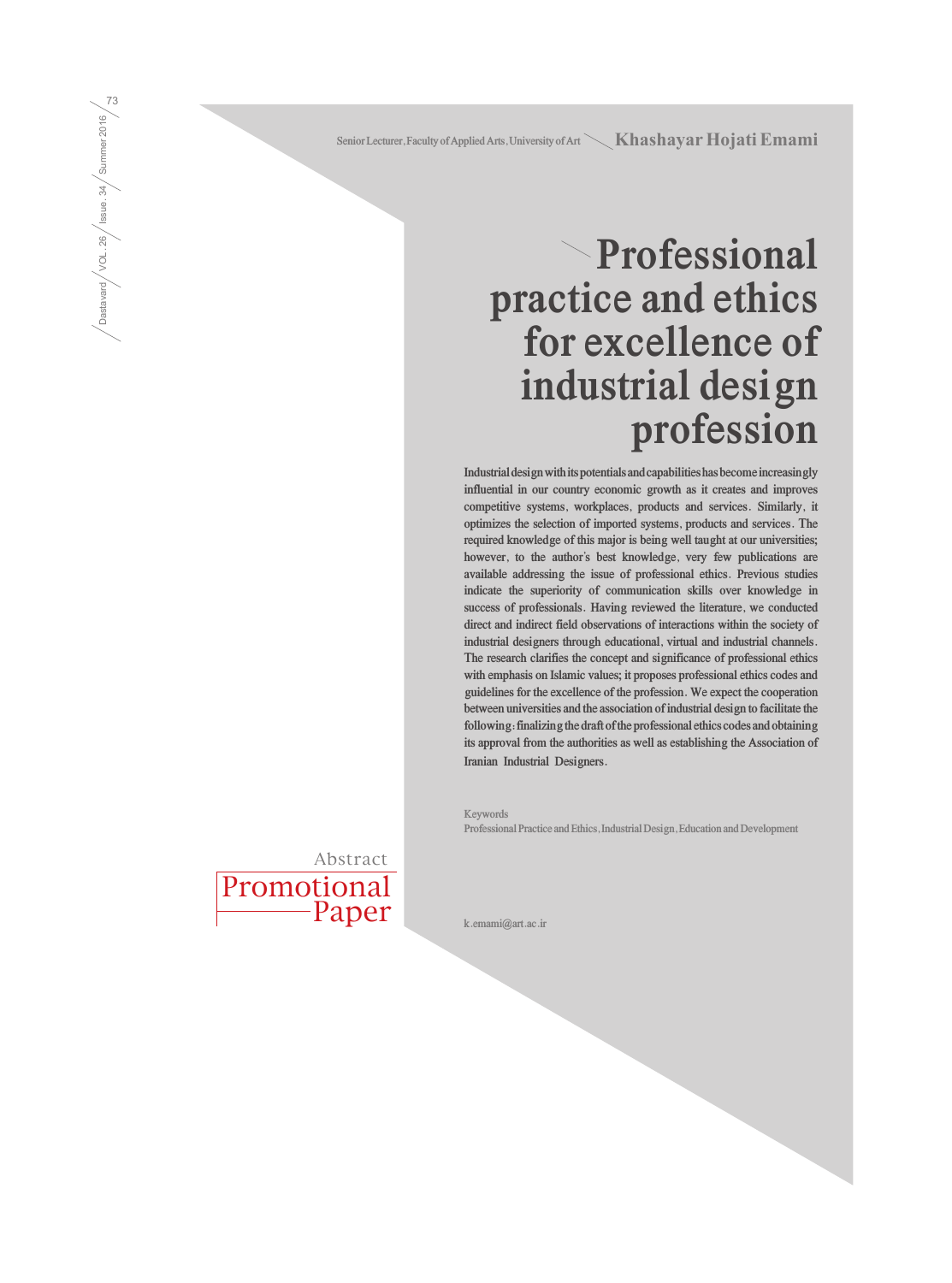#### **Principles of model making with layering technique in product design process**

**When design process builds on making models, it can contribute to both visualization of ideas and quality control of the design process to ensure the success of the developed concept. In making industrial prototypes, different techniques are applied regarding issues such as cost, time, availability of materials, scale, quality and intended purpose of the designer. The present paper suggests step-by-step instructions of the layering technique, a widely-used technique employed by product designers. The capabilities of this technique are as follows: Any form with any degree of complexity, either solid or shell form and with any scale, can be built with this technique. Any sheet materials cut with common tools can be utilized in this technique. Depending on thickness of the sheet used, dimensional accuracy of the model will change.The paper ends with presenting sample models made with layering techniques along with a brief description.**

**Keywords Product design, Model making, Layering technique**



**a.haddadian@tabriziau.ac.ir**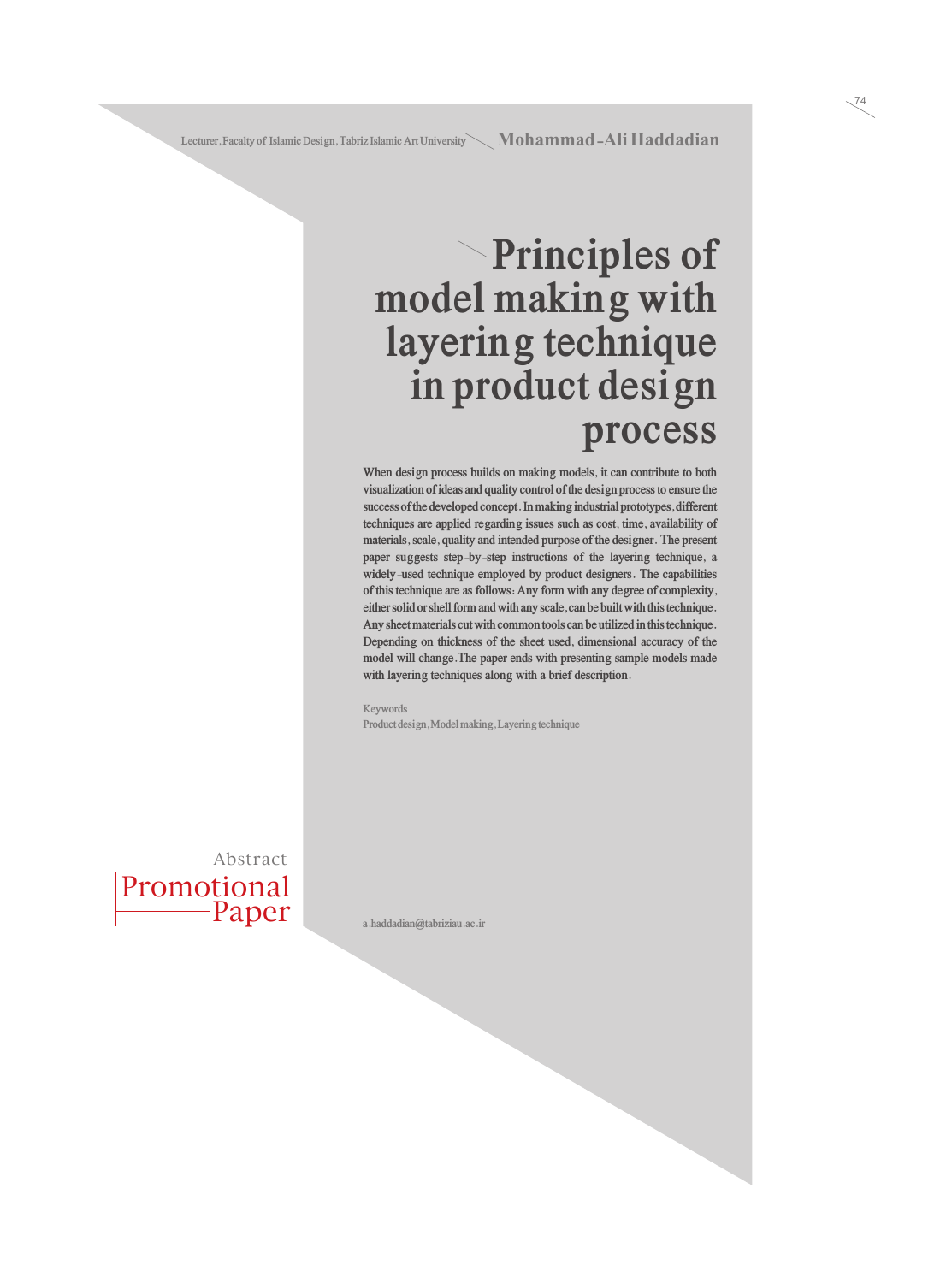Industrial Design. M.A. Sahar Mactabi

# **What kind of activities are the consumption and consumerism?**

**Turning to a fruitless and repetitive behavior, consumption is considered the lowest form of human activity. However, regarding the design process, identifying the nature of consumption plays a significant role in understanding and utilizing the consumerism reduction approach. On the other hand, shopping habits and changing products not needed to be substituted make the products be more of obsolete than old or useless. This paper addresses the question of why a product is discarded. It features the authentic solutions proposed by the consumerism reduction approach. The results demonstrate the existence of two forgotten features caused by consumerism in the consumer society: human great ability of sublime activity and the obsolescence process in consumption.**

**Keywords Consumer society, Consumerism reduction, Obsolescence, Oldness** 

Abstract **Essay** 

**saharmactabi@gmail.com**